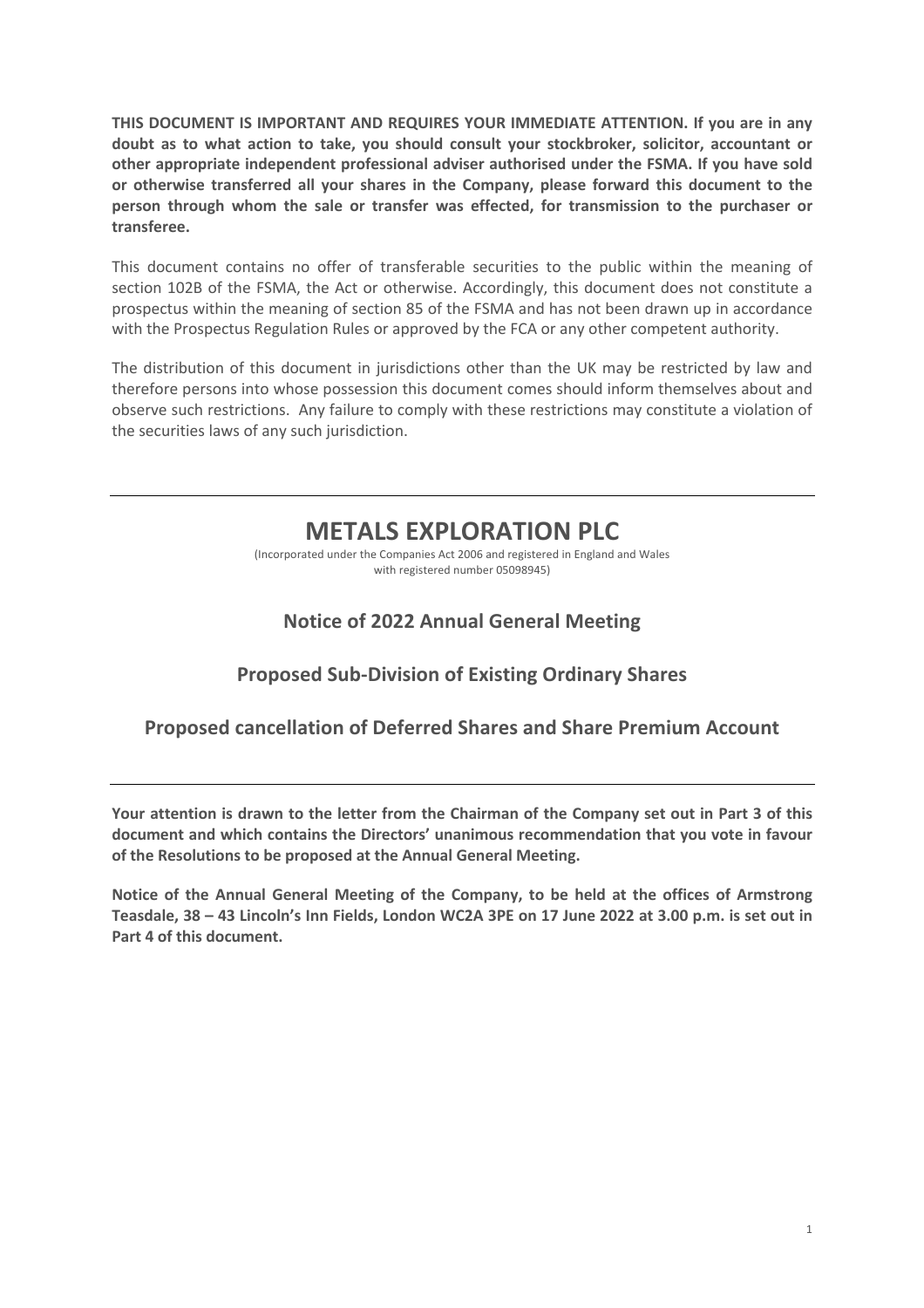### Contents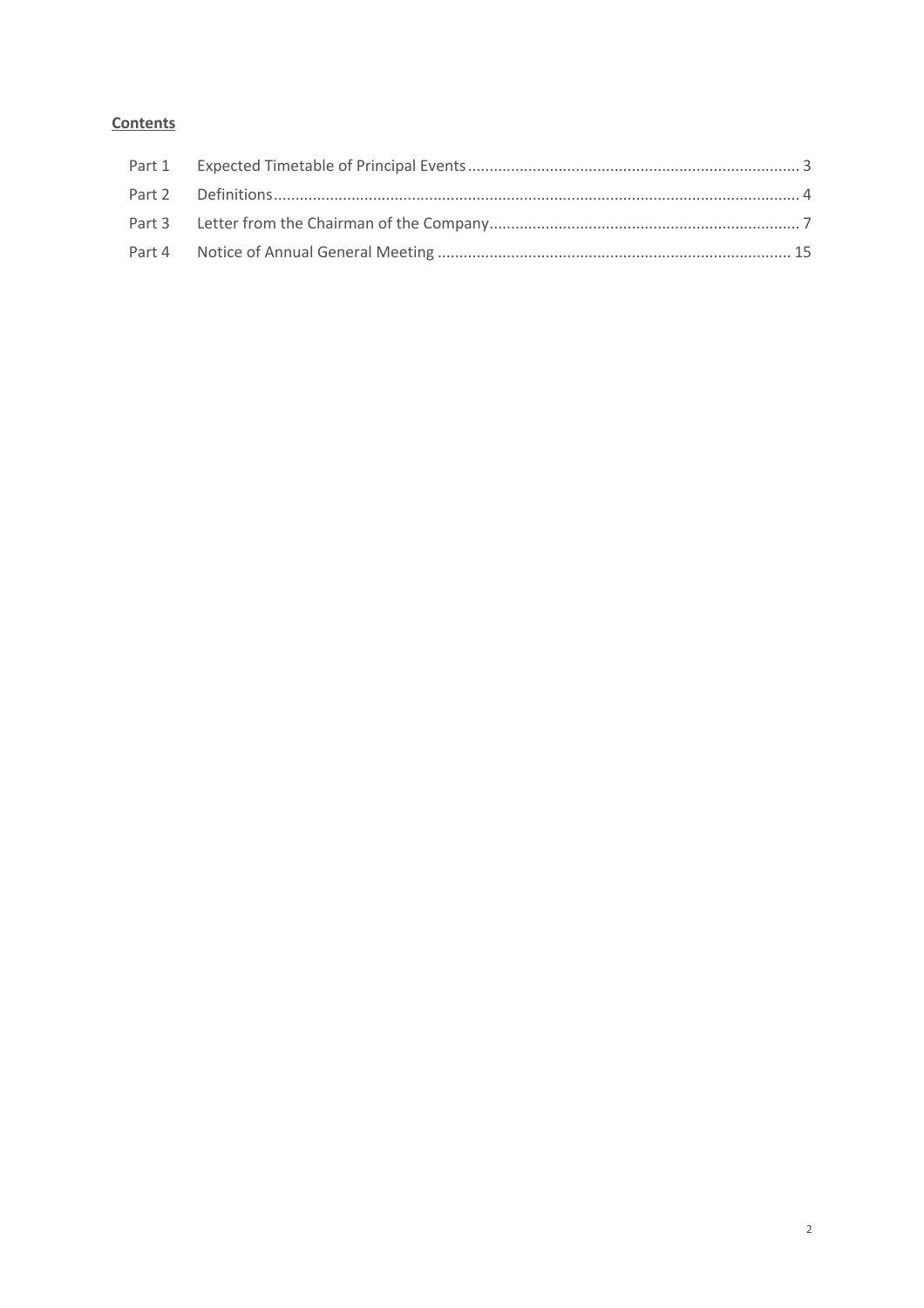#### **Part 1 Expected Timetable of Principal Events**

| Publication of this document                                                                                                                         | 16 May 2022                            |
|------------------------------------------------------------------------------------------------------------------------------------------------------|----------------------------------------|
| Latest time and date for receipt of forms of proxy, CREST Proxy Instruction or<br>electronic proxy appointment for use at the Annual General Meeting | 3.00 p.m. on 15 June 2022              |
| <b>Annual General Meeting</b>                                                                                                                        | 17 June 2022                           |
| Sub-Division Record Date                                                                                                                             | 17 June 2022                           |
| Expected effective date of the Sub-Division                                                                                                          | 20 June 2022                           |
| Expected admission of New Ordinary Shares to trading on AIM                                                                                          | 8.00 a.m. on or around 20<br>June 2022 |
| Expected date for final hearing and confirmation of the Capital Reduction by<br>the Court                                                            | 19 July 2022                           |
| Expected date for registration of Court order and effective date of the Capital<br>Reduction                                                         | 21 July 2022                           |

#### **Notes:**

- 1) The timing of the events in the above timetable and in the rest of this document is indicative only and may be subject to change. In particular, the expected dates for the confirmation of the Capital Reduction by the Court and the Capital Reduction becoming effective are based on provisional dates that have been obtained for the required Court hearings of the Company's application. These provisional hearing dates are subject to change and are dependent on the Court's timetable.
- 2) The timetable assumes that there is no adjournment of the AGM. If there is an adjournment, all subsequent dates are likely to be later than those shown.
- 3) If any of the above times or dates should change, the revised times and/or dates will be notified by an announcement to a Regulatory Information Service.
- 4) All of the events listed in the above timetable following the holding of the AGM are conditional upon the passing of the Resolutions. The Capital Reduction is further conditional upon (i) approval by the Court and (ii) registration with the Registrar of Companies of the Court order confirming the Capital Reduction, together with a statement of capital approved by the Court.
- 5) The Capital Reduction will not take effect until the Court Order and accompanying statement of capital have been delivered to, and registered by, Companies House. Due to the COVID-19 pandemic, Companies House is not presently offering a same-day service for such registration and this may have an impact on the proposed timetable.
- 6) All of the times referred to above are references to London time.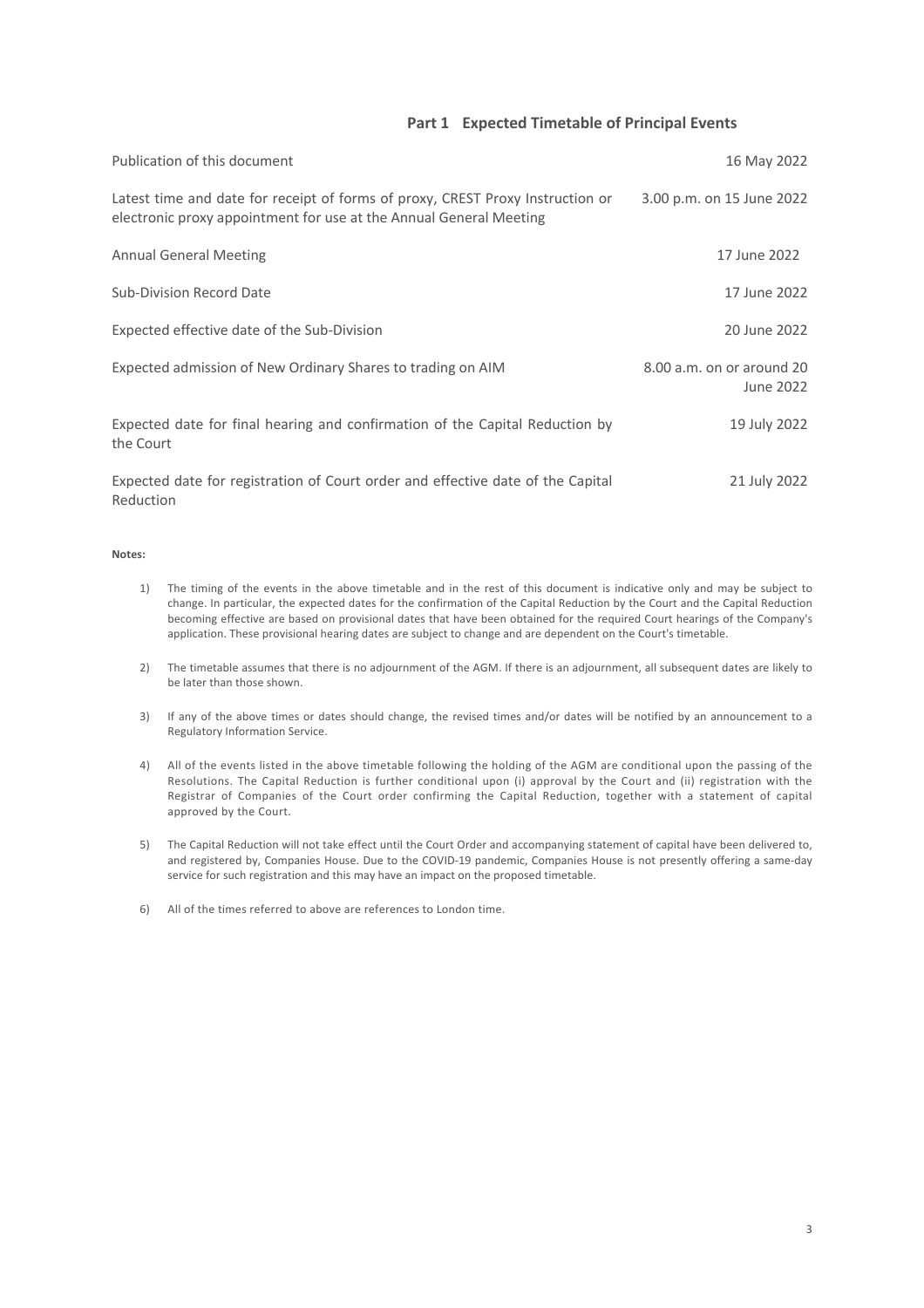#### **Part 2 Definitions**

| 2021 Management Incentive<br>Plan or 2021 MIP  | a management incentive plan established in 2021, with agreed<br>key performance indicators, to incentivise members of the<br>senior management of the Group                                                                                             |
|------------------------------------------------|---------------------------------------------------------------------------------------------------------------------------------------------------------------------------------------------------------------------------------------------------------|
| Act                                            | the Companies Act 2006 (as amended)                                                                                                                                                                                                                     |
| <b>AIM</b>                                     | the AIM Market operated by the London Stock Exchange                                                                                                                                                                                                    |
| <b>AIM Rules</b>                               | the AIM Rules for Companies published by the London Stock<br>Exchange from time to time                                                                                                                                                                 |
| <b>Annual General Meeting or</b><br><b>AGM</b> | the Annual General Meeting of the Company which is intended<br>to be held on 17 June 2022 at 3.00 p.m. at the offices of<br>Armstrong Teasdale, 38 - 43 Lincoln's Inn Fields, London WC2A<br>3PE, notice of which is set out in Part 4 of this document |
| <b>Articles</b>                                | the articles of association of the Company from time to time                                                                                                                                                                                            |
| <b>Board or Directors</b>                      | the board of directors of the Company whose names are set out<br>in Part 3 of this document, or any duly authorised committee<br>thereof                                                                                                                |
| <b>Capital Reduction</b>                       | the proposed reduction of the Company's capital by the<br>cancellation of the Share Premium Account and the Deferred<br>Shares, pursuant to Resolution 9 as set out in the Notice of<br><b>Annual General Meeting</b>                                   |
| <b>Capital Reorganisation</b>                  | the reorganisation of the Company's share capital comprising<br>the Sub-Division and the Capital Reduction                                                                                                                                              |
| Company                                        | Metals Exploration PLC, a company incorporated and registered<br>in England and Wales under the Act with registered number<br>05098945                                                                                                                  |
| Court                                          | the High Court of Justice in England and Wales                                                                                                                                                                                                          |
| <b>Court Hearing</b>                           | the hearing by the Court to confirm the Capital Reduction                                                                                                                                                                                               |
| <b>Court Order</b>                             | the order of the Court confirming the Capital Reduction                                                                                                                                                                                                 |
| <b>CREST</b>                                   | the relevant system (as defined in the CREST Regulations) for<br>the paperless settlement of share transfers and the holding of<br>shares in uncertificated form, operated by Euroclear                                                                 |
| <b>CREST Manual</b>                            | the rules governing the operation of CREST                                                                                                                                                                                                              |
| <b>CREST Proxy Instruction</b>                 | a properly authenticated CREST message appointing and<br>instructing a proxy submitted in accordance with procedures<br>described in the CREST Manual                                                                                                   |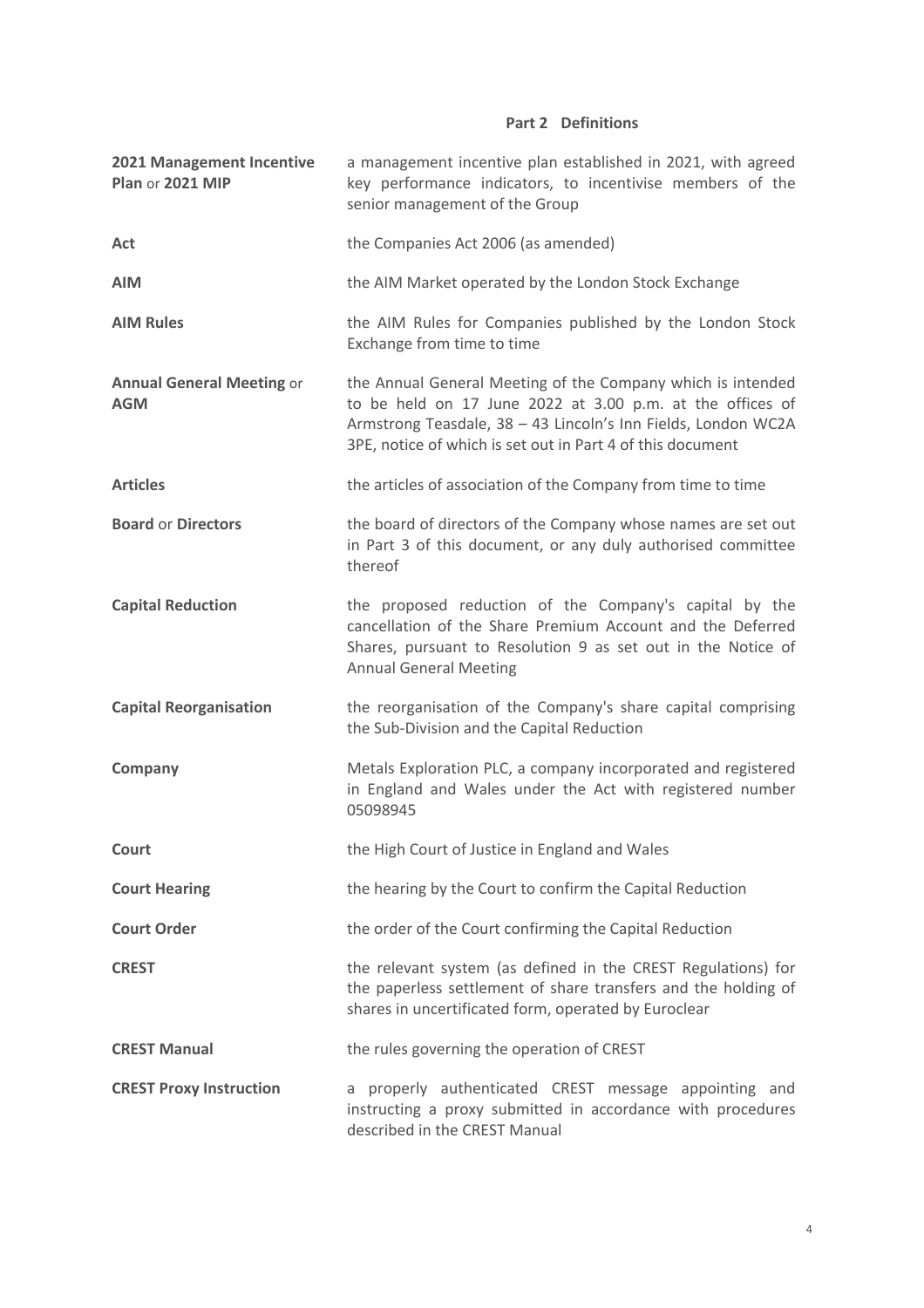| <b>CREST Regulations</b>                          | the Uncertificated Securities Regulations 2001 (SI 2001/3755)<br>(as amended)                                                                                                                                                                            |
|---------------------------------------------------|----------------------------------------------------------------------------------------------------------------------------------------------------------------------------------------------------------------------------------------------------------|
| <b>Deferred Shares</b>                            | the deferred shares of £0.0099 each in the capital of the<br>Company following completion of the Sub-Division                                                                                                                                            |
| <b>Euroclear</b>                                  | Euroclear UK & International Limited                                                                                                                                                                                                                     |
| <b>Existing Ordinary Shares</b>                   | the existing 2,071,334,586 ordinary shares of £0.01 each in the<br>capital of the Company                                                                                                                                                                |
| <b>FCA</b>                                        | the UK Financial Conduct Authority                                                                                                                                                                                                                       |
| <b>FSMA</b>                                       | the Financial Services and Markets Act 2000 (as amended)                                                                                                                                                                                                 |
| Group                                             | the Company and its subsidiaries and subsidiary undertakings                                                                                                                                                                                             |
| <b>Lender Warrants</b>                            | together, the 5.5p Lender Warrants and the 7.7p Lender<br>Warrants                                                                                                                                                                                       |
| <b>London Stock Exchange</b>                      | London Stock Exchange plc                                                                                                                                                                                                                                |
| <b>MTL Lux</b>                                    | MTL (Luxembourg) S.A.R.L., a company incorporated in<br>Luxembourg and registered with the Luxembourg trade and<br>company register under number B 186657                                                                                                |
| <b>NED Options</b>                                | the total of 19,800,000 options granted to certain non-executive<br>directors of the Company with each option to subscribe for one<br>Existing Ordinary Share at the nominal value of such share as<br>described in the announcement dated 22 April 2021 |
| <b>New Ordinary Shares</b>                        | the 2,071,334,586 ordinary shares of £0.0001 each in the capital<br>of the Company arising on the completion of the Sub-Division                                                                                                                         |
| <b>Notice of Annual General</b><br><b>Meeting</b> | the notice convening the Annual General Meeting which is set<br>out in Part 4 of this document                                                                                                                                                           |
| <b>Prospectus Regulation Rules</b>                | the Prospectus Regulation Rules of the FCA made under section<br>73A of the FSMA                                                                                                                                                                         |
| <b>Registrar of Companies</b>                     | the Registrar of Companies under the Act                                                                                                                                                                                                                 |
| <b>Regulatory Information</b><br><b>Service</b>   | a service approved by the London Stock Exchange for the<br>distribution to the public of AIM announcements and included<br>within the website of the London Stock Exchange                                                                               |
| <b>Resolutions</b>                                | the resolutions set out in the Notice of Annual General Meeting                                                                                                                                                                                          |
| <b>RHL</b>                                        | Runruno Holdings Limited, a company incorporated in Jersey<br>under company number 107417                                                                                                                                                                |
| <b>Shareholders</b>                               | holders of Existing Ordinary Shares from time to time                                                                                                                                                                                                    |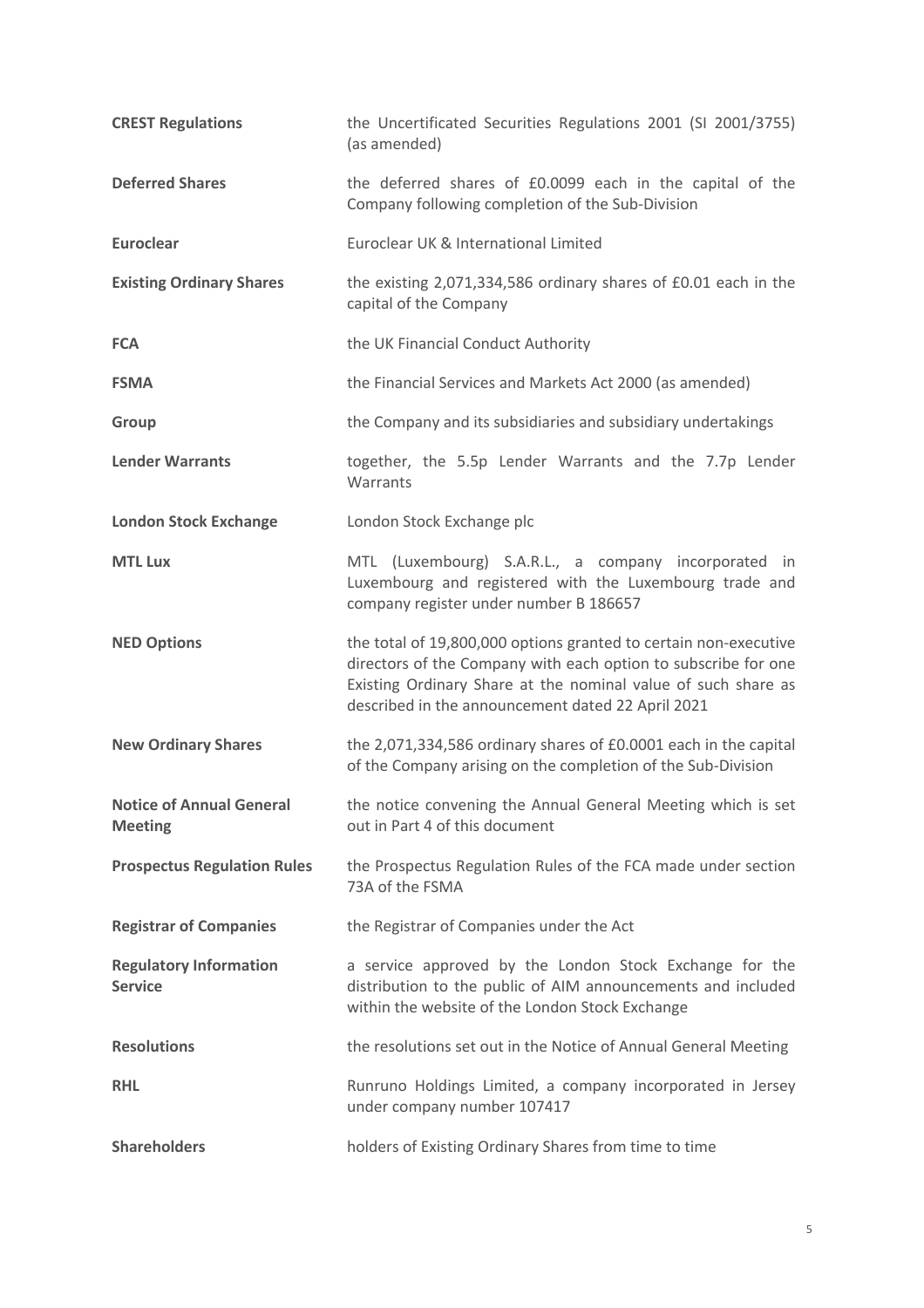| <b>Share Premium Account</b>    | the share premium account of the Company                                                                                                                                            |
|---------------------------------|-------------------------------------------------------------------------------------------------------------------------------------------------------------------------------------|
| <b>Sub-Division</b>             | sub-division of the Existing Ordinary Shares<br>the<br>into<br>2,071,334,586 New Ordinary Shares of £0.0001 each and<br>2,071,334,586 Deferred Shares of £0.0099 each               |
| <b>Sub-Division Record Date</b> | 17 June 2022                                                                                                                                                                        |
| <b>UK or United Kingdom</b>     | the United Kingdom of Great Britain and Northern Ireland                                                                                                                            |
| <b>Warrants</b>                 | warrants to subscribe for ordinary shares in the Company                                                                                                                            |
| <b>5.5p Lender Warrants</b>     | 21,652,615 Warrants held by RHL and 53,347,385 Warrants held<br>by MTL Lux, each with an exercise price of 5.5p per ordinary<br>share and exercisable on or before 31 December 2023 |
| 7.7p Lender Warrants            | 7,217,538 Warrants held by RHL and 17,782,762 Warrants held<br>by MTL Lux, each with an exercise price of 7.7p per ordinary<br>share and exercisable on or before 31 December 2023  |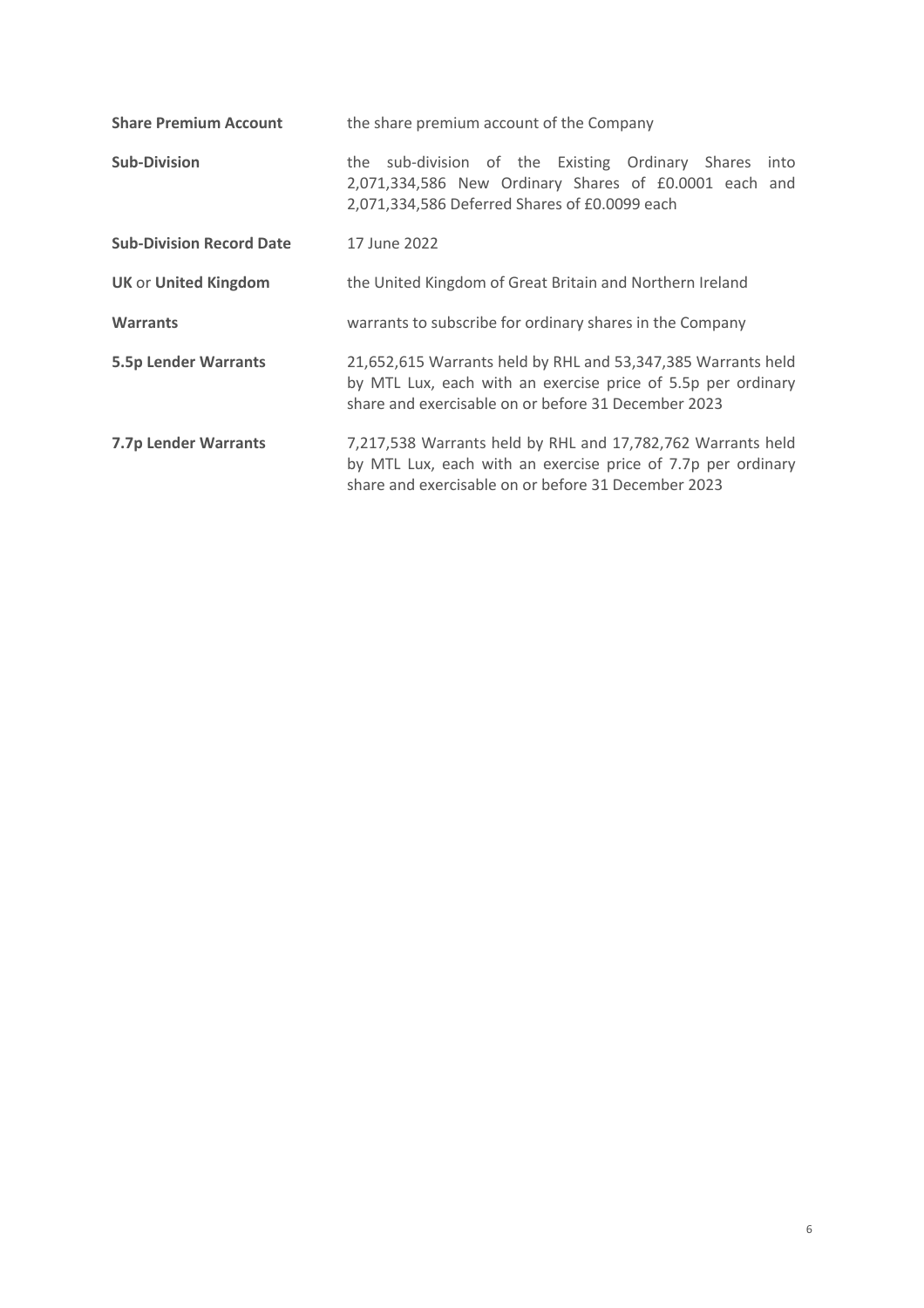#### **Part 3 Letter from the Chairman of the Company**

#### **METALS EXPLORATION PLC**

(Incorporated under the Companies Act 2006 and registered in England and Wales with registered number 05098945)

**Directors Registered Office**

David Cather (Non-Executive Chairman) Darren Bowden (Chief Executive Officer) Steven Smith (Non-Executive Director) Guy Walker (Non-Executive Director) Timothy Livesey (Non-Executive Director) Andrew Chubb (Non-Executive Director)

200 Strand London WC2R 1DJ United Kingdom

16 May 2022

To all shareholders and, for information only to the holders of options and warrants,

of Metals Exploration plc

Dear Shareholder

#### **Notice of 2022 Annual General Meeting and Proposed Capital Reorganisation**

#### 1 **Introduction and summary**

I am writing to you to announce that this year's Annual General Meeting will be held at the offices of Armstrong Teasdale, 38 – 43 Lincoln's Inn Fields, London WC2A 3PE at 3.00 p.m. on 17 June 2022 and the Notice of Annual General Meeting is set out at Part 4 of this document.

An explanation of the Resolutions to be considered at the Annual General Meeting is set out below. In addition to the ordinary business to be considered at the meeting, we have also included this year proposals recommended by the Board to increase the distributable reserves of the Company, as part of a Capital Reorganisation, in order to support the Company's ability to pay dividends in the future.

The background to and reasons for the Capital Reorganisation are set out more fully in paragraphs 2 to 5 below. In light of the Group's recent and anticipated further operational progress, the Board believes it is an appropriate time to create distributable reserves which would provide the Company with certain flexibility in relation to future distributions of profits to Shareholders (including by way of dividends and/or acquisitions by the Company of its own shares), subject to the Company's performance and compliance with law.

The proposed Capital Reorganisation will consist of two elements: (i) a Sub-Division of each Existing Ordinary Share into one New Ordinary Share and one Deferred Share; and (ii) a Capital Reduction by way of both the cancellation of the Deferred Shares and the cancellation of the Company's Share Premium Account.

**The purpose of this document is to explain the background to the Capital Reorganisation, why the Directors unanimously consider the Capital Reorganisation to be in the best interests of the Company and Shareholders as a whole, and to seek Shareholders' approval for the Capital Reorganisation. In addition, this document contains details of other business to be conducted at the AGM (notice of which is set out in Part 4 of this document).**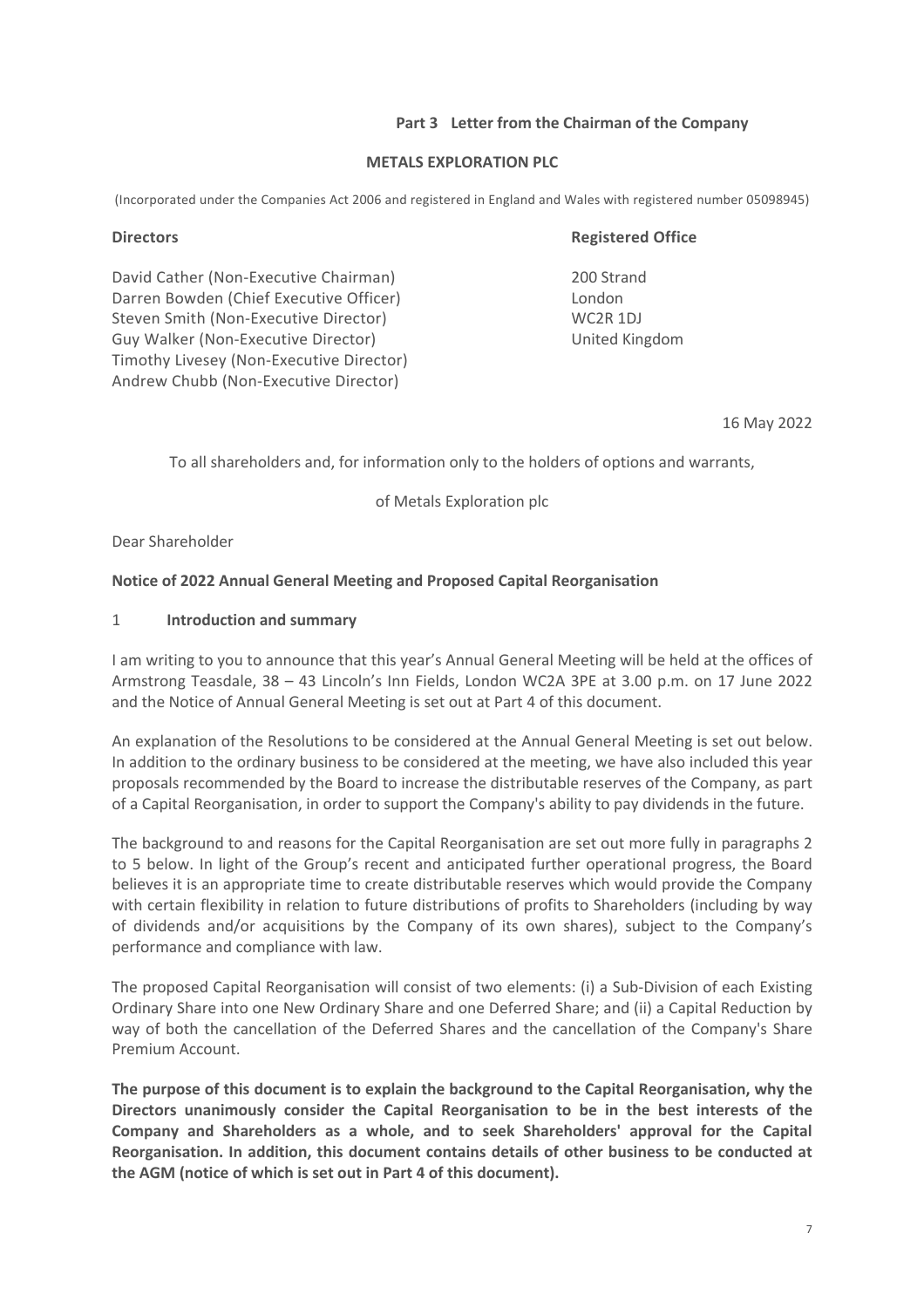**Shareholders should note that, unless the relevant Resolutions are approved at the AGM, the Capital Reorganisation will not take place. The Capital Reduction is also subject to the approval of the Court.**

#### 2 **Background to and reasons for the Capital Reorganisation**

The Company's issued share capital currently consists of 2,071,334,586 Existing Ordinary Shares. The closing mid-market price of the Existing Ordinary Shares as at 13 May 2022 (being the latest practicable date prior to the publication of this document) was 1.1 pence per Existing Ordinary Share. The Company is not permitted by law to issue shares at an issue price which is below their nominal value. This could potentially limit the Company's flexibility to fundraise in future by way of an issue of new ordinary shares of 1 penny each should the market price be below their nominal value per ordinary share. In order to enable the Company to issue ordinary shares in the future at an issue price which significantly exceeds their nominal value, Shareholder approval is being sought to complete a Capital Reorganisation.

The purpose of the Capital Reorganisation as a whole is: (i) enable the Company to issue shares in future at an issue price which significantly exceeds their nominal value; and (ii) to create a reserve by cancelling the deferred share capital of the Company as well as cancelling the Share Premium Account.

The purpose of the Capital Reduction is to: (i) cancel the deferred share capital of the Company as a whole, being the Deferred Shares (created through the Sub-Division); and (ii) cancel the amount standing to the credit of the Share Premium Account in its entirety. As at 13 May 2022, the balance standing to the credit of the Company's Share Premium Account was £145,144,316.

It is therefore proposed that the total sum of £165,650,530, being the aggregate of the sum anticipated to be set free by the cancellation of the Deferred Shares and the cancellation of the Share Premium Account, shall be credited to a reserve. This reserve will first be used to substantially eliminate the existing deficit on the accumulated profit and loss account, as shown on the Company's balance sheet (which was £167,560,411 as at 31 December 2021), and further, following such elimination (and assuming for this purpose that there is no material change to the level of accumulated losses prior to the Capital Reduction becoming effective), to allow for the creation of a pool of distributable reserves. Such distributable reserves may in the future be used to absorb future losses and/or (subject always to compliance with law and the Company having sufficient cash to fund dividends) effect distributions or other returns of value to shareholders.

If the Capital Reorganisation approved by Shareholders at the AGM, the Capital Reduction element of the Capital Reorganisation will be subject to scrutiny and approval by the Court, which may impose additional conditions for the protection of creditors. This is described in further detail in paragraph 5 below. Subject to obtaining such Court approval, and to the registration of the Court Order (and accompanying statement of capital) at Companies House, the Capital Reduction is expected to take place on or around 21 July 2022. The Sub-Division element of the Capital Reorganisation will take place earlier, on the day of the AGM (and assuming the relevant Resolutions have been approved by Shareholders at the AGM).

Following the Capital Reorganisation, the Company will continue to meet the statutory requirement of having an issued share capital of a minimal nominal value of £50,000.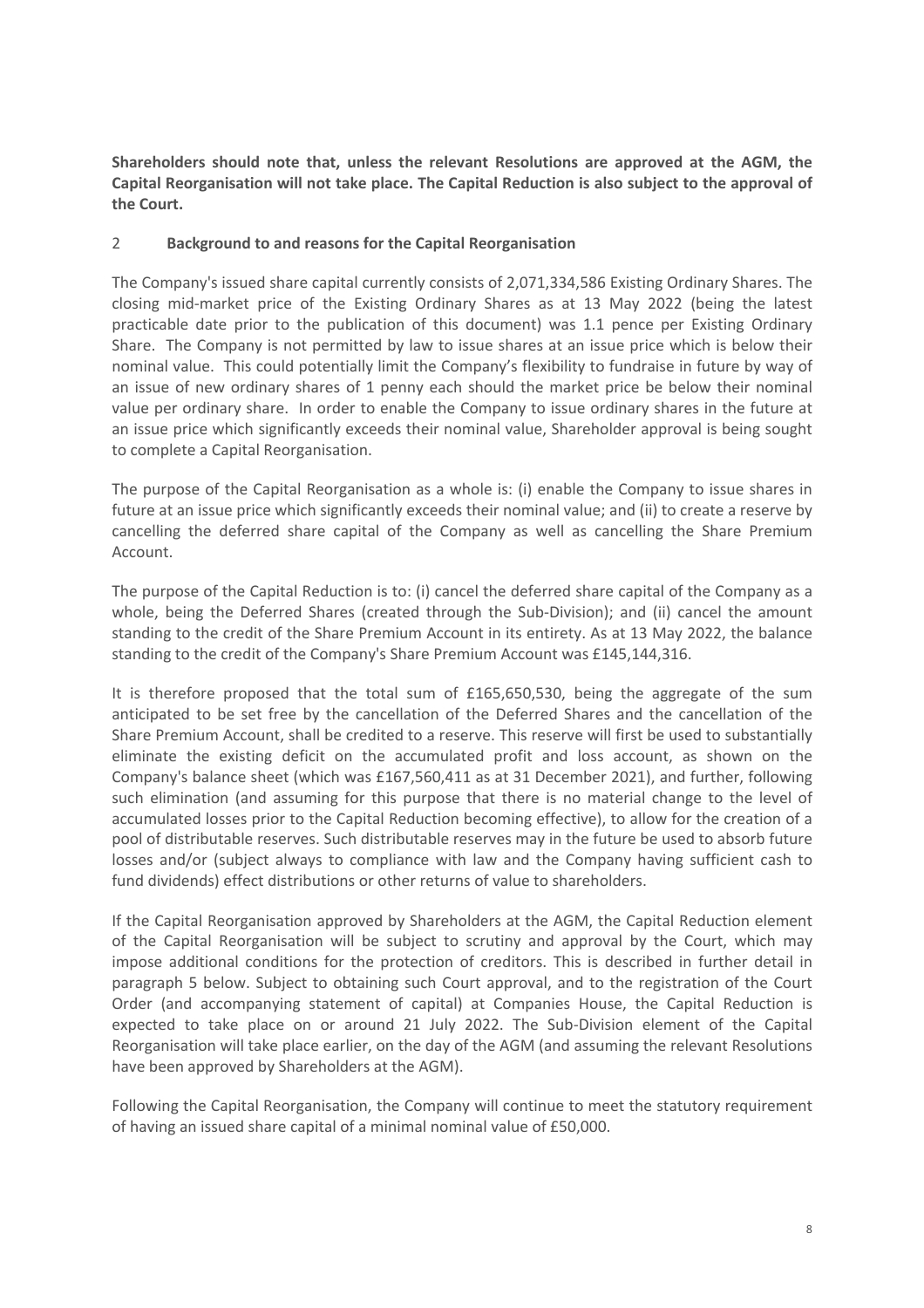#### 3 **Sub-Division**

Each Existing Ordinary Share will be sub-divided into one New Ordinary Share, with a nominal value of £0.0001, and one Deferred Share. The Deferred Shares will have a nominal value of £0.0099 each, and these shares are thereafter proposed to be cancelled pursuant to the Capital Reduction. No share certificates will be issued for the Deferred Shares. Existing share certificates for the Ordinary Shares will remain valid. The current ISIN (GB00B0394F60) and SEDOL (B0394F6) will also remain valid for the New Ordinary Shares.

#### **Resulting Share Capital**

The issued share capital of the Company immediately following the Sub-Division, but prior to the Capital Reduction, is expected to comprise 2,071,334,586 New Ordinary Shares and 2,071,334,586 Deferred Shares.

#### **Admission of New Ordinary Shares to trading on AIM**

Application will be made to the London Stock Exchange plc for the admission to trading on AIM of the New Ordinary Shares, which is expected to become effective and dealings commence at 8.00 a.m. on or around 20 June 2022, subject to the resolution 8 being passed at the AGM.

#### **Rights attaching to the New Ordinary Shares and the Deferred Shares**

The New Ordinary Shares arising upon implementation of the Sub-Division will have the same rights as the Existing Ordinary Shares including voting, dividend and other rights.

The Deferred Shares arising upon implementation of the Sub-Division will have the limited rights and the restrictions set out in the proposed amendments to the Company's articles of association. Accordingly, the Deferred Shares will have no dividend or voting rights and, on a return of capital, the right only to receive the amount paid up on such Deferred Shares and only after the holders of ordinary shares in the capital of the Company have received the amount of £100 million of capital returns in respect of each ordinary share held by them respectively. Furthermore, the rights attached to the Deferred Shares shall not be deemed to be varied by the cancellation of the Deferred Shares for no consideration by means of a reduction of capital requiring the confirmation of a competent court.

#### **Effects on Options and Warrants**

The entitlements to ordinary shares of holders of securities or instruments convertible into ordinary shares in the capital of the Company (such as share options) will be adjusted, as appropriate, to reflect the Sub-Division. Accordingly, following the completion of the Sub-Division, the number of NED Options in issue will remain the same but each holder of NED Options, when exercised pursuant to their terms as adjusted by the Sub-Division, will receive one new New Ordinary Share for each option held with the exercise price of the nominal value of such New Ordinary Share.

In respect of the Lender Warrants, following the completion of the Sub-Division, the number and the exercise price of each set of Lender Warrants shall remain the same and there will be no adjustment arising from the Sub-Division.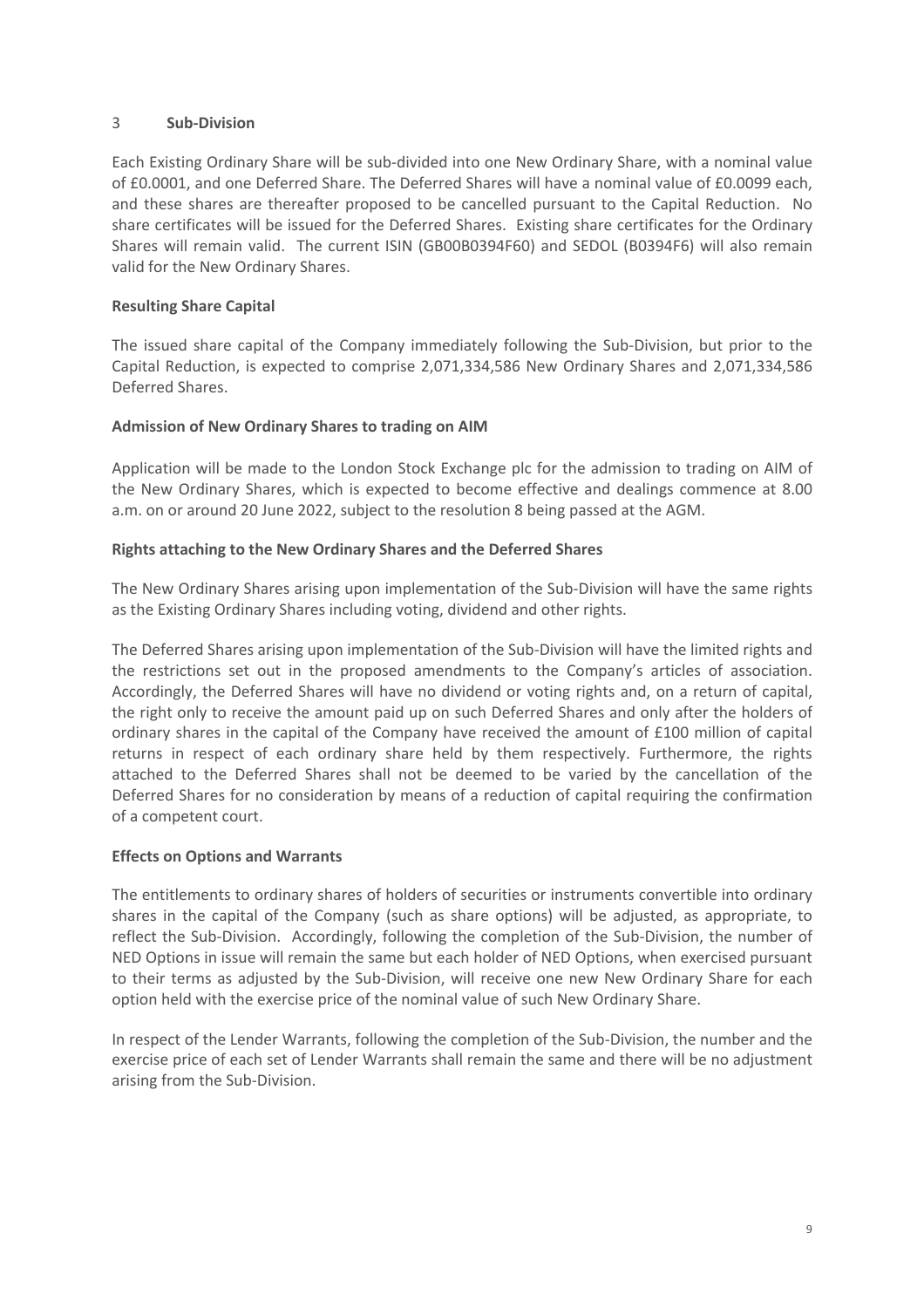#### 4 **Capital Reduction – Background**

#### **Deferred Shares**

It is proposed that the Deferred Shares, which will be created as a result of the Sub-Division as set out in paragraph 3 above, be cancelled as they have no economic value and no commercial purpose. The Deferred Shares carry no voting or dividend rights and, on a return of capital, the right only to receive the amount paid up on such Deferred Shares and only after the holders of ordinary shares in the capital of the Company received the amount of £100 million of capital returns in respect of each ordinary share held by them respectively.

Upon conclusion of the Sub-Division, it is anticipated that the paid up capital relating to the Deferred Shares will be £20,506,214.

The cancellation of the Deferred Shares, with the prior approval of the Shareholders by way of special resolution and the subsequent confirmation of the same by the Court, will, in conjunction with the cancellation of the Share Premium Account, create retained earnings of £165,650,530 to be used to first substantially reduce the existing accumulated losses on the Company's profit and loss account; which will thereafter to enable future profits to create a pool of distributable reserves for future use.

#### **Share Premium Account**

A share premium arises where a company issues shares at a premium to their nominal value. A premium (less any directly attributable transaction costs) is credited to a company's share premium account and is treated, in accordance with applicable law and accounting standards (including the Act), as a non-distributable capital reserve and part of the permanent capital of a company unless (in the case of a public company) its reduction or cancellation is first approved by order of the Court.

With the approval of a company's shareholders, a public company may, by way of a special resolution and subsequent confirmation by the Court, reduce or cancel its share premium account and in certain circumstances, credit some or all of such sum arising to its profit and loss account. To the extent that the release of such a sum from a share premium account creates or increases a credit on the profit and loss account, that sum becomes distributable reserves of a company.

The Share Premium Account of the Company currently stands at £145,144,316 which arose as a result of the Company issuing ordinary shares at a premium to their nominal value. The Board now proposes that the sum standing to the credit of the Share Premium Account be cancelled.

As noted above, the release of £165,650,530 in aggregate by the Capital Reduction shall be credited to a reserve, which will first be used to substantially reduce the deficit on the accumulated profit and loss account of the Company then existing, and thereafter assist the creation of a pool of distributable reserves which may be used to absorb future losses or effect distributions or other returns of value to shareholders.

Accordingly, the distributable reserves arising on the Capital Reduction will, subject to the discharge of any undertakings required by the Court (as explained in paragraph 5 below) and compliance with law, support the Company's ability to pay dividends and/or implement purchases of its own shares for cancellation, should circumstances in the future make it desirable to do so.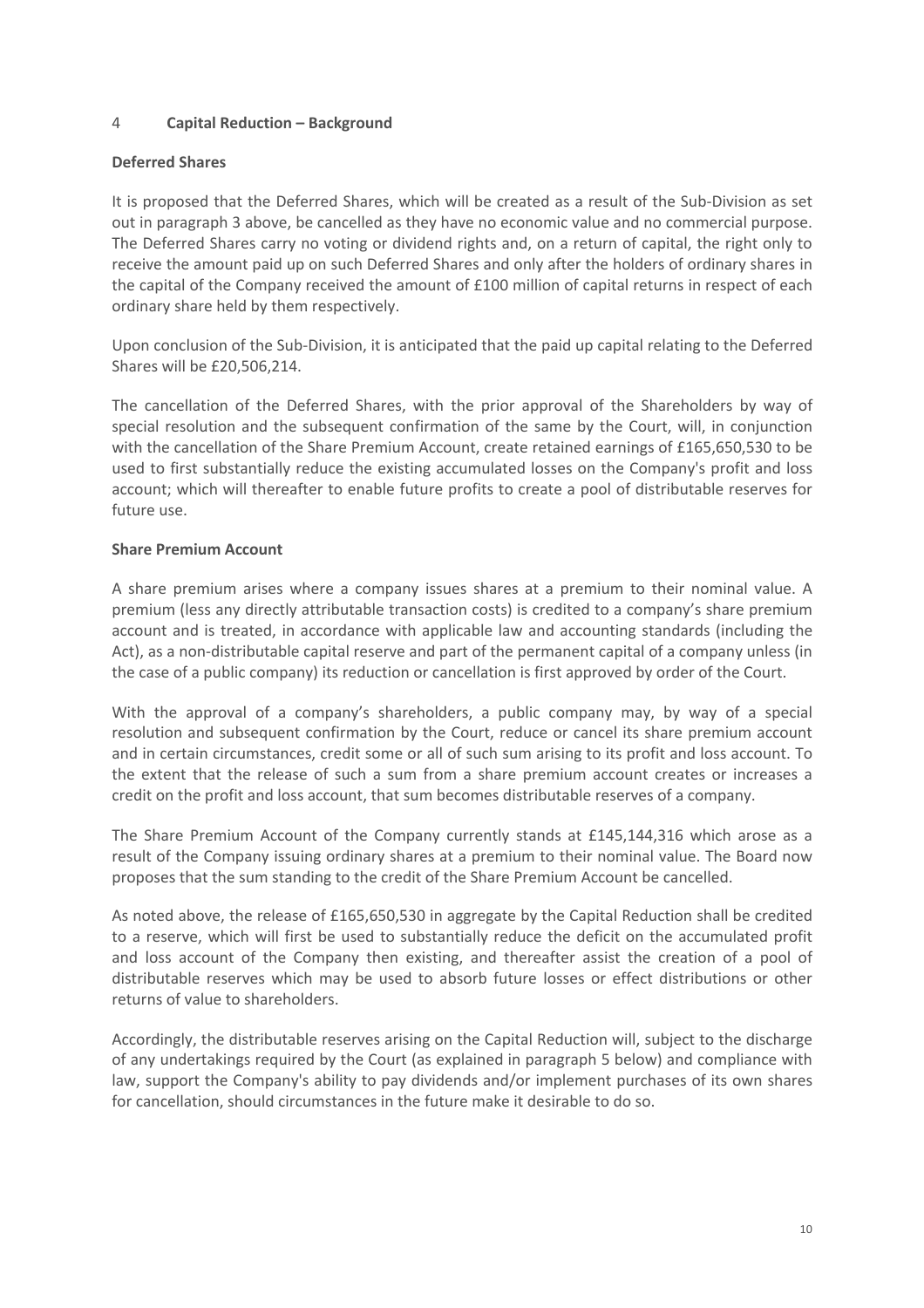#### 5 **Capital Reduction – Procedure**

As set out in paragraph 2 above, the Company must obtain Shareholder consent in order to implement the Capital Reduction. Resolution 9, as contained in the Notice of Annual General Meeting set out at the end of this circular, will (subject to the confirmation of the Court) cancel all of the Deferred Shares and cancel the amount standing to the credit of the Share Premium Account.

In accordance with Article 4A.7 of the Articles, the Company has the power at any time, at its option and subject to compliance with applicable legislation, to cancel its deferred shares by way of a reduction of capital, for no consideration, and without sanction on the part of the holders of such shares. In addition, under Article 4A.8, the passing by the Company of any resolution for the cancellation of its deferred shares for no consideration (by means of a reduction of capital requiring the confirmation of a competent court) will not constitute a variation, modification or abrogation of the rights attaching to such shares. Accordingly, a separate class meeting of the holders of the Deferred Shares once created by way of the Sub-Division) to sanction the Capital Reduction in respect of such shares will not be required.

If Resolution 9 is duly passed at the AGM, it is the current intention of the Company thereafter to apply to the Court for confirmation of the cancellation of the Deferred Shares and the cancellation of the Share Premium Account. The Capital Reduction will take effect when an order of the Court confirming the Capital Reduction, and a statement of the capital approved by the Court, have been registered with the Registrar of Companies.

Provisional dates have been obtained for the required Court hearings of the Company's application, but they are subject to change and are dependent on the Court's timetable. It is anticipated that the initial directions hearing in relation to the Capital Reduction will take place on 6 July 2022, with the Court Hearing taking place on 19 July 2022 and the Capital Reduction therefore becoming effective on or around 21 July 2022, upon the necessary registration of the Court Order and statement of capital at Companies House. This indicative timetable also assumes that, subject to compliance with all procedural requirements, Companies House will register the documents on a same-day basis and that such same-day service is available at the time of implementing the Capital Reduction. Due to the COVID-19 pandemic, Companies House is not presently offering a same-day service for such registration as at the date of this document, and this may therefore have an impact on the proposed timetable.

In order to approve the Capital Reduction, the Court will need to be satisfied that the interests of the creditors of the Company (including contingent creditors) as at the date the Capital Reduction takes effect are protected and accordingly will not be prejudiced. Any such creditor protection may include (amongst other possible methods) seeking the consent of the Company's creditors to the Capital Reduction, demonstrating to the Court the sufficiency of the Company's liquid assets, or the provision by the Company to the Court of an undertaking either to deposit a sum of money into a blocked account created for the purpose of discharging any non-consenting creditors, or not to distribute the reserves created by the Capital Reduction until non-consenting creditors in existence at the date of the Capital Reduction have been discharged.

It is the Board's current intention, given the relatively small number of material creditors of the Company, that consent to the Capital Reduction will have been sought from the Company's such creditors prior to the Company seeking the approval of the Court. If obtained, the Directors anticipate that such consents will satisfy the Court regarding the protection of creditors' interests. The Court may, however, direct that other measures be taken before approving the Capital Reduction as described above. The terms upon which the Court is willing to approve the Capital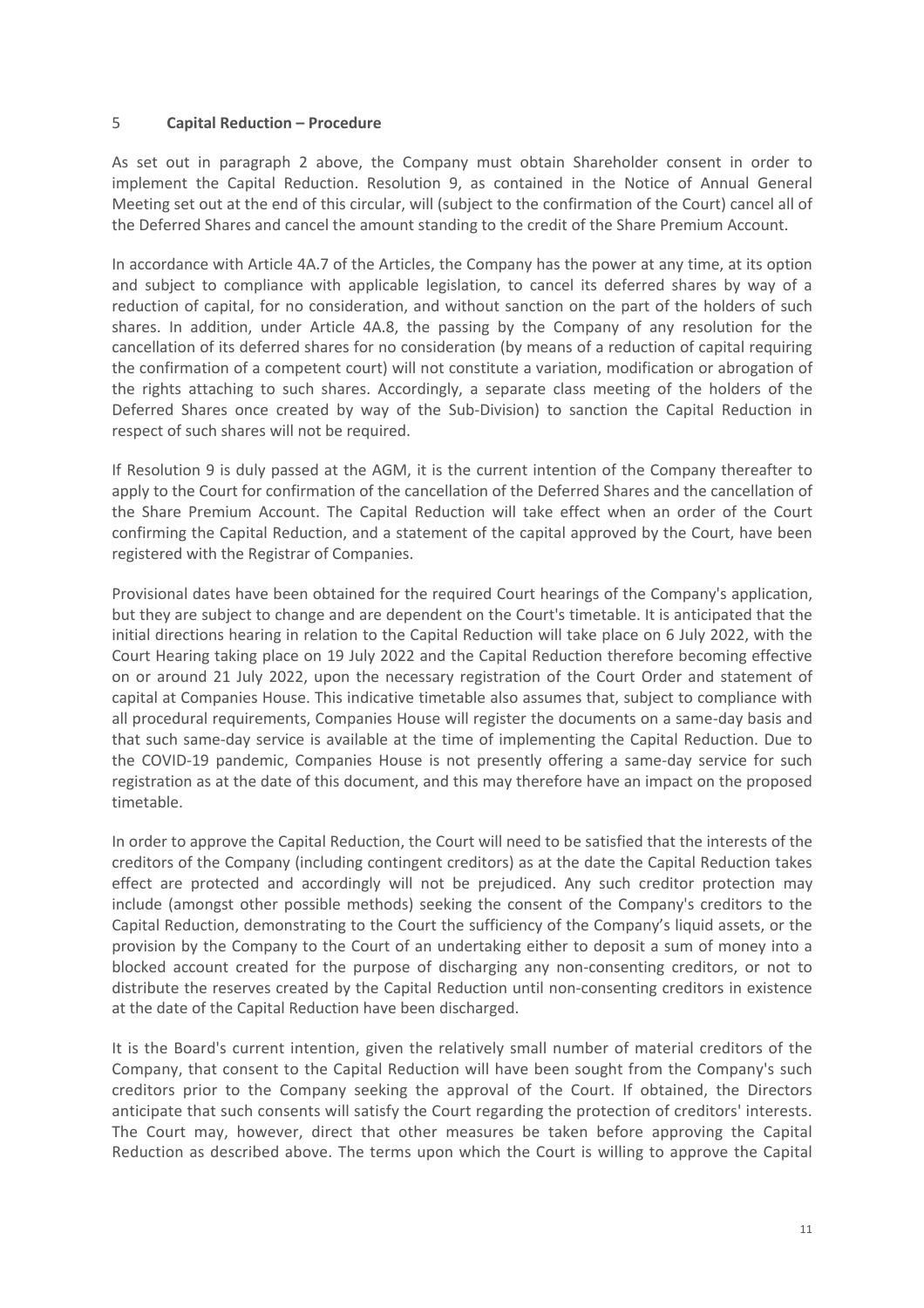Reduction are, ultimately, for the Court to determine and the Company may give to the Court such undertaking as it is advised is appropriate.

The Board reserves the right (where necessary by application to the Court) to abandon, discontinue or adjourn, in whole or in part, any application to the Court for confirmation of the Capital Reduction if the Board believes that the terms required to obtain confirmation are unsatisfactory to the Company or would not be in the best interests of the Company and/or the Shareholders as a whole or if, as the result of a material unforeseen event, the Board considers that to continue with the Capital Reduction would be inappropriate or inadvisable. The Directors have undertaken a careful review of the Company's liabilities (including contingent liabilities) and consider that the Company will be able to satisfy the Court that, as at the date (if any) on which the Court Order relating to the Capital Reduction and the statement of capital in respect of the Capital Reduction have both been registered by the Registrar of Companies and the Capital Reduction therefore becomes effective, the Company's creditors will be sufficiently protected.

#### 6 **Annual General Meeting and Resolutions**

You will find set out at the end of this document a notice convening the Annual General Meeting to be held at the offices of Armstrong Teasdale, 38 – 43 Lincoln's Inn Fields, London WC2A 3PE on Friday 17 June 2022 at 3.00 pm.

The Resolutions to be proposed to Shareholders at the AGM are as follows:

#### **Resolution 1: Receiving the Accounts**

The Board recommends the receiving of the audited accounts for the year ended 31 December 2021 together with the Reports of the Directors and the Auditors thereon.

#### **Resolutions 2 – 4: Re-appointment of Directors**

The Company's Articles of Association require that each Director is to retire at every annual general meeting of the Company unless permitted otherwise by the Articles of Association. Accordingly, Messrs Darren Bowden, David Cather, and Andrew Chubb each retire as a Director in accordance with the Articles of Association and, being eligible, offers himself for re-appointment. The Board recommends the re-appointment of each of these Directors.

#### **Resolutions 5 and 6 – Appointment of Steven Smith and Timothy Livesey as Directors**

Messrs Smith and Livesey were appointed as Directors following the last annual general meeting of the Company and therefore their respective appointments are required to be ratified by ordinary resolution at the Annual General Meeting pursuant to article 106.3 of the Articles of Association. The Board recommends the appointment of Messrs Steven Smith and Timothy Livesey as Directors of the Company.

#### **Resolution 7 – Auditors' re-appointment and remuneration**

The Directors propose that Nexia Smith & Williamson Audit Limited be reappointed as auditors of the Company to hold office from the conclusion of the AGM to the conclusion of the next annual general meeting of the Company. Nexia Smith & Williamson Audit Limited has indicated their willingness to continue as the Company's auditors. This resolution also proposes that the Directors be authorised to determine the Auditors' remuneration.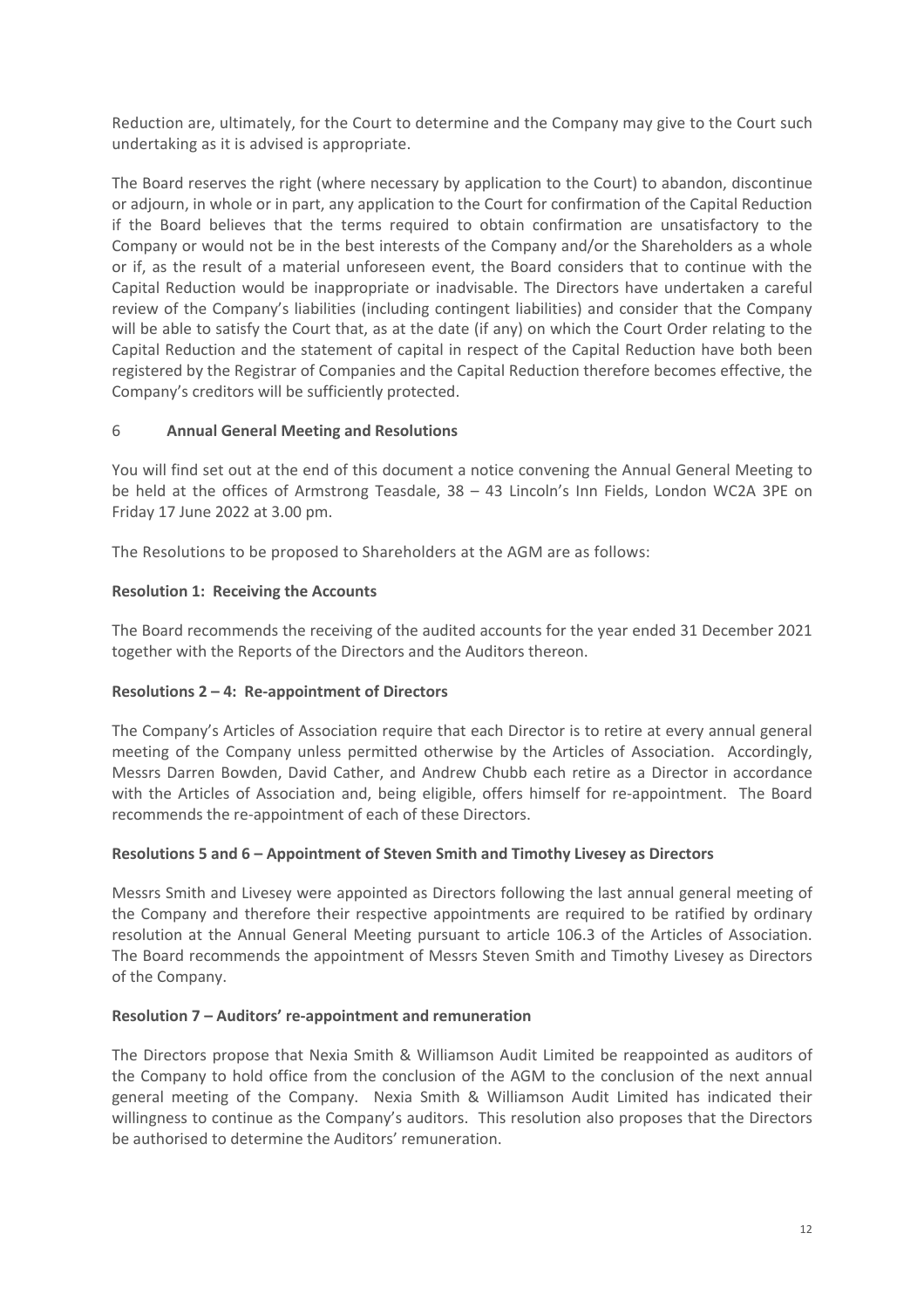#### **Resolution 8: Sub-Division of the Existing Ordinary Shares**

This resolution, which is a special resolution, is to approve the Sub-Division of the Existing Ordinary Shares and the adoption of new articles of association, further details of which are contained in paragraph 3 of this letter above.

#### **Resolution 9: Cancellation of the Deferred Shares and cancellation of the Company's Share Premium Account**

This resolution, which is a special resolution, is to cancel and extinguish all of the Deferred Shares, and to cancel the Share Premium Account in its entirety, further details of which are contained in paragraphs 4 and 5 of this letter above.

#### **Resolution 10: Authority of Directors to allot shares**

Resolution 10 is proposed as a special resolution granting authority to the directors to allot and issue up to 20,600,000 new Existing Ordinary Shares or New Ordinary Shares (if Resolution 8 is passed) to members of the senior management team in accordance with the 2021 Management Incentive Plan. Under the 2021 MIP, a short-term bonus based on the achievement on KPIs pre-set by the Remuneration Committee, has been awarded to a number of senior executives of the Group. Of the total bonus award, 15% is to be satisfied by the issue of 20,576,437 New Ordinary Shares credited as fully paid. The deemed issue price of such shares will be £0.01245 per share being the 30 day VWAP on the date the board approved the bonus payment. It is intended to issue these shares immediately following the AGM.

Should this resolution be passed, the Company's executive director, CEO Mr Darren Bowden, will be issued a maximum of 8,257,335 new New Ordinary Shares.

This authority will expire at the commencement of the Company's next annual general meeting.

#### **Resolution 11: Dis-application of statutory pre-emption rights**

Resolution 11 is a special resolution and will, if approved, provide the Directors with authority to issue equity securities for cash on a non pre-emptive basis pursuant to the authority conferred by Resolution 10 above. The authority will expire at the commencement of the Company's next annual general meeting.

#### **Resolutions 12 and 13:**

As announced on 5 May 2022, the Company intends to grant Mr Tim Livesey an option to subscribe for 6.6 million new Existing Ordinary Shares or New Ordinary Shares (if Resolution 8 is passed) in the capital of the Company with a subscription price per share equal to the nominal value of each share at the time of exercise. Resolutions 12 and 13 authorise the directors to allot and issue such shares upon the exercise of the option by Mr Livesey on a non pre-emptive basis. Both resolutions are proposed as special resolutions.

#### 7 **Action to be taken**

Proxy votes should be submitted as early as possible and, in any event, no later than 48 hours before the time for the holding of the AGM or any adjournment of it.

A hard copy proxy form accompanies this document. To be valid, any hard copy proxy form or other instrument appointing a proxy must be received by post or (during normal business hours only) by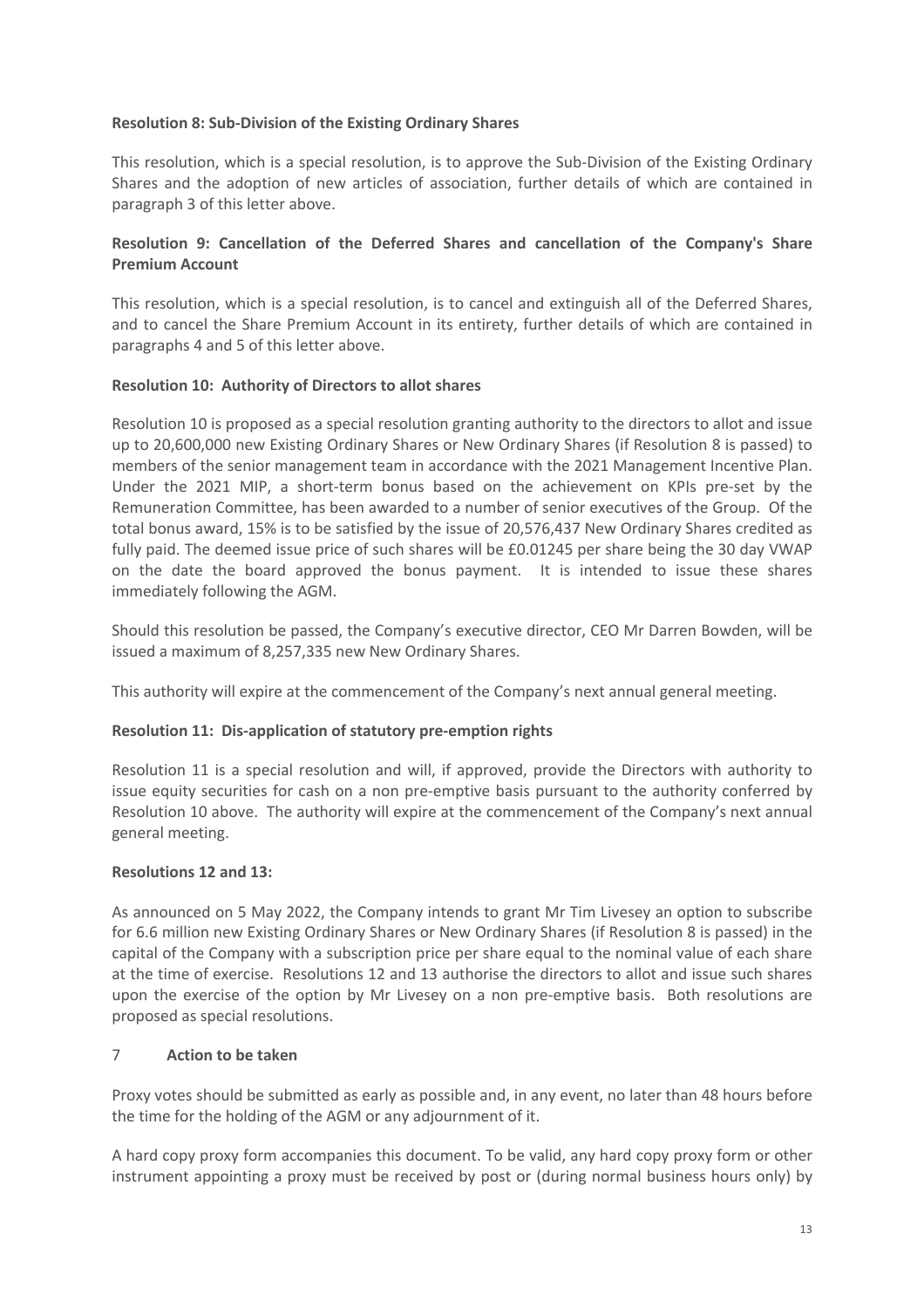hand at the Company's registrars, Share Registrars Limited at 3 Millennium Centre, Crosby Way, Farnham, Surrey, GU9 7XX no later than 48 hours before the time for the holding of the AGM or any adjournment of it.

Alternatively, if you are a member of CREST, you may register the appointment of a proxy by using the CREST electronic proxy appointment service. Further details are contained in the notes to the Notice of Annual General Meeting set out at the end of this document.

The proposals described in this letter can only be implemented if the Resolutions are approved by the requisite majority at the AGM and the Capital Reduction is confirmed by the Court. It is therefore important that you vote by proxy at the AGM.

#### 8 **Recommendation**

The Directors consider the Capital Reorganisation and the matters set out in the Resolutions to be in the best interests of the Company and its Shareholders as a whole. Accordingly, the Directors unanimously recommend Shareholders to vote in favour of the Resolutions to be proposed at the AGM.

Shareholders are recommended to seek their own personal tax advice in relation to the Capital Reorganisation proposals.

Yours faithfully

**David Cather** Independent Non-Executive Chairman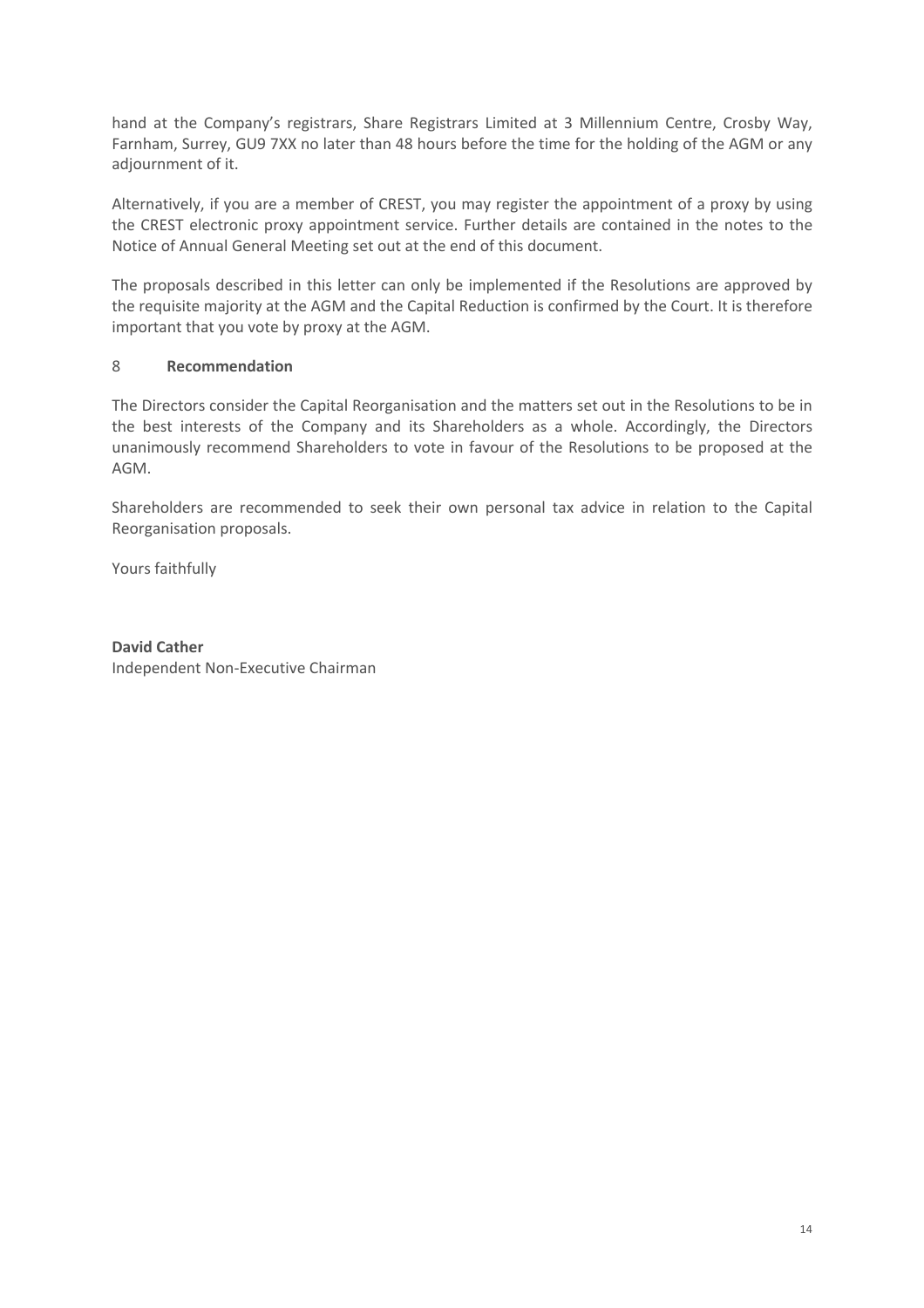#### **Part 4 Notice of Annual General Meeting**

#### **METALS EXPLORATION PLC**

(Incorporated under the Companies Act 2006 and registered in England and Wales with registered number 05098945)

Notice is hereby given that the Annual General Meeting of Metals Exploration PLC will be held at the offices of Armstrong Teasdale, 38 – 43 Lincoln's Inn Fields, London WC2A 3PE on 17 June 2022 at 3.00 p.m. for the purposes of considering and, if thought fit, passing the following Resolutions of which 1 to 7 will be proposed as Ordinary Resolutions and Resolutions 8 to 13 will be proposed as Special Resolutions:

#### **Ordinary Business**

- 1. To receive the audited accounts for the year ended 31 December 2021, together with the Reports of the Directors and of the Auditors thereon.
- 2. To re-appoint Darren Bowden as a Director of the Company in accordance with Article 102.1 of the Company's articles of association.
- 3. To re-appoint David Cather as a Director of the Company in accordance with Article 102.1 of the Company's articles of association.
- 4. To re-appoint Andrew Chubb as a Director of the Company in accordance with Article 102.1 of the Company's articles of association.
- 5. To appoint Steven Smith as a Director of the Company in accordance with Article 106.3 of the Company's articles of association.
- 6. To appoint Timothy Livesey as a Director of the Company in accordance with Article 106.3 of the Company's articles of association.
- 7. To re-appoint Nexia Smith & Williamson Audit Limited as auditors of the Company, to hold office from the conclusion of this meeting until the conclusion of the next Annual General Meeting of the Company and to authorise the Directors to determine their remuneration.

#### **Special Business**

- 8. THAT:
	- (a) every ordinary share of £0.01 each in the capital of the Company in issue at close of business on the date of this General Meeting (the "**Existing Ordinary Shares**") be sub-divided into one ordinary share of £0.0001 each in the capital of the Company (the "**New Ordinary Shares**") and one deferred share of £0.0099 in the capital of the Company (the "**Deferred Shares**"), and that each of the New Ordinary Shares and the Deferred Shares having the rights and being subject to the restrictions set out in the Company's new articles of association proposed to be adopted pursuant to paragraph 8(b) below; and
	- (b) the draft new articles of association and for the purposes of identification, initialled by the Chairman be adopted as the new articles of association of the Company in substitution for and to the exclusion of the Company's existing articles of association.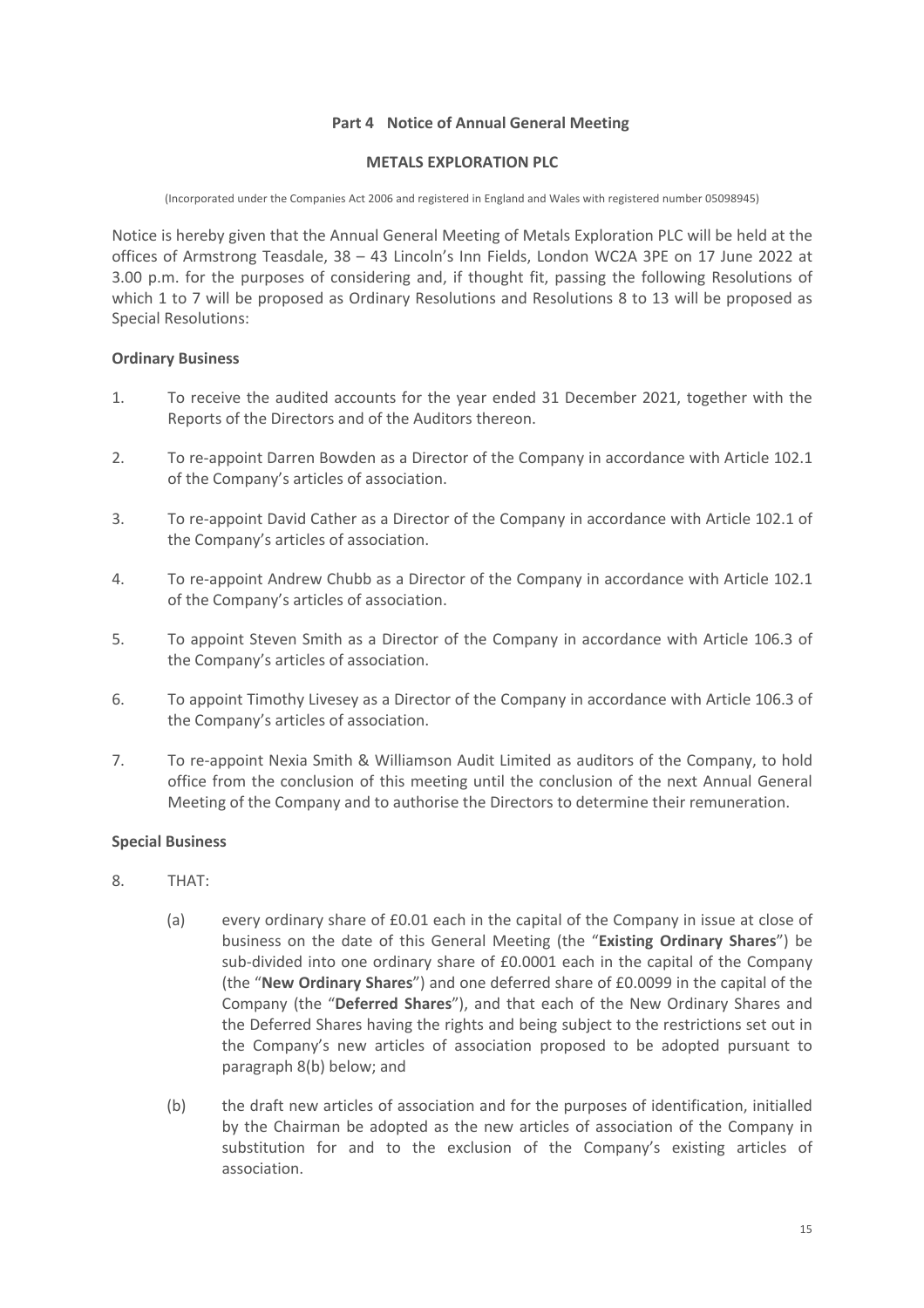- 9. THAT, subject to the passing of Resolution 8 and to the approval of the High Court of Justice in England and Wales:
	- (a) the share premium account of the Company shall be cancelled; and
	- (b) the Deferred Shares created pursuant to Resolution 8 above shall be cancelled,

and the aggregate amount by which the share premium account and the share capital of the Company is so reduced shall be credited to the accumulated profits and losses reserve.

- 10. THAT, in accordance with section 551 of Companies Act 2006 ("**Act**"), the Directors be generally and unconditionally authorised to exercise all powers of the Company to allot shares in the Company and to grant rights to subscribe for, or to convert any security into, shares in the Company ("**Rights**") up to 20,600,000 New Ordinary Shares if Resolution 8 is passed, or 20,600,000 Existing Ordinary Shares if Resolution 8 is not passed pursuant to the 2021 Management Incentive Plan (); provided that this authority shall expire at the commencement of the next Annual General Meeting held by the Company save that the Company shall be entitled to make offers or agreements before the expiry of this authority which would or might require shares to be allotted or Rights to be granted after such expiry and the Directors shall be entitled to allot shares and grant Rights pursuant to such offers or agreements as if this authority had not expired.
- 11. THAT, subject to the passing of Resolution 10 above, the Directors be empowered pursuant to sections 570 of the Act to allot equity securities (within the meaning of section 560 of that Act) pursuant to the authority conferred by Resolution 10 above for cash, as if section 561 of the Act did not apply to any such allotment provided that this power shall be limited to the authority set out in Resolution 10 above and such power shall expire upon the expiry of the authority conferred by Resolution 10 set out above, save that the Directors shall be entitled to make offers or agreements before the expiry and the Directors may allot equity securities pursuant to any such offers or agreements as if the power conferred by this resolution had not expired.
- 12. THAT, the Directors be and they are hereby generally and unconditionally authorised pursuant to section 551 of the Act to exercise all powers of the Company to allot shares in the Company in connection with options to subscribe for 6.6 million New Ordinary Shares (assuming the passing of Resolution 8 but otherwise ordinary shares in the capital of the Company) which are to be granted to Timothy Livesey as announced on 5 May 2022.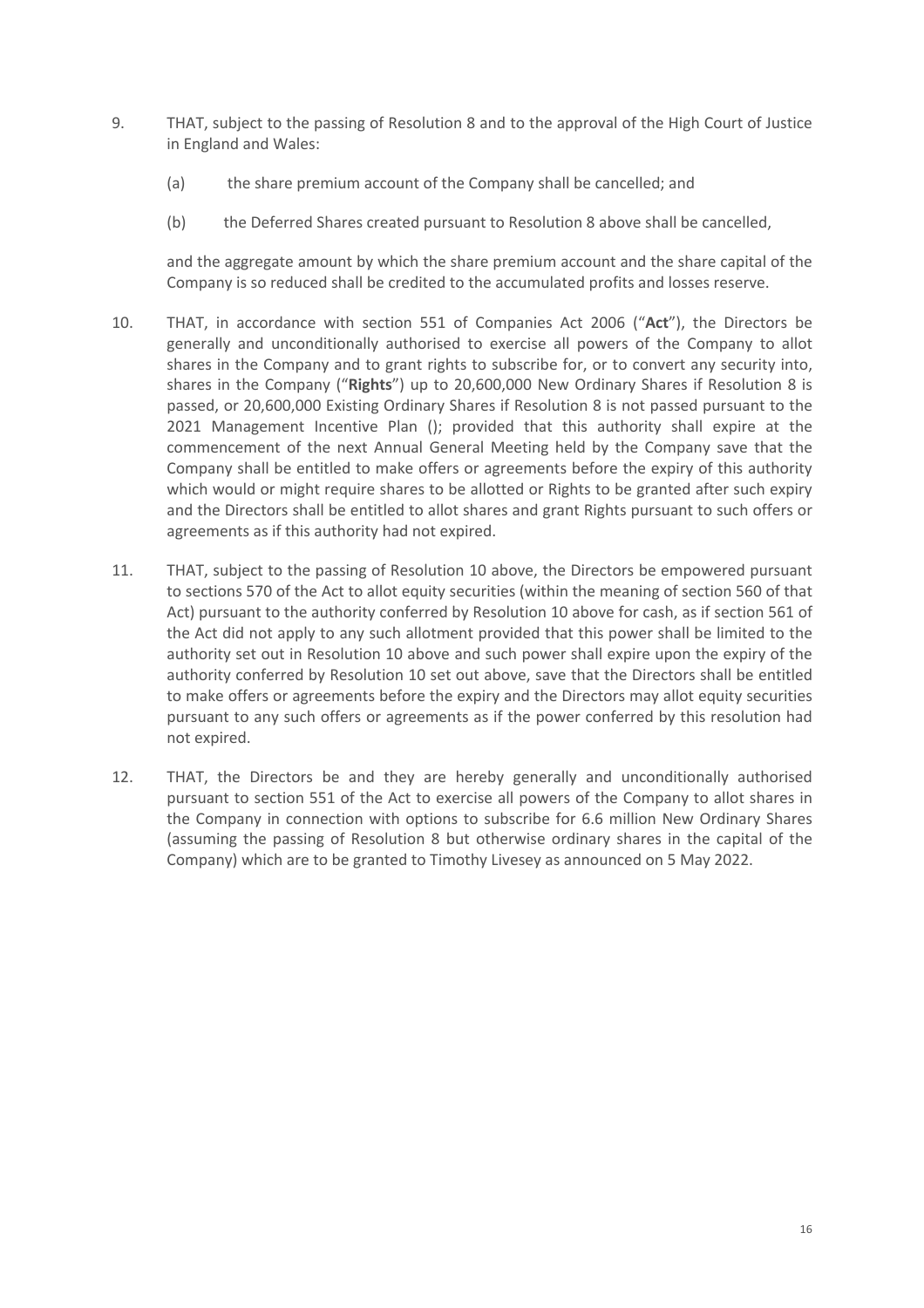13. THAT, conditional on the passing of Resolution 12, the Directors be and they are hereby authorised pursuant to section 570 of the Act to allot equity securities (within the meaning of section 560 of that Act) for cash pursuant to the authority conferred by Resolution 12 above as if section 561 of the Act did not apply to any such allotment.

By order of the Board

**MSP Corporate Services Limited**  Company Secretary

16 May 2022

Registered Office

200 Strand London WC2R 1DJ

**Notes:**

- **1.** Pursuant to the Company's articles of association, members are entitled to appoint a proxy or proxies to exercise all or any of their rights to attend, speak and vote at the meeting. A proxy need not be a shareholder of the Company. A shareholder may appoint more than one proxy in relation to the Annual General Meeting, provided that each proxy is appointed to exercise the rights attached to a different share or shares held by that shareholder.
- **2.** Pursuant to Regulation 41 of the Uncertificated Securities Regulations 2001, the Company has specified that only those members entered on the register of members at 6.00 p.m. on 15 June 2022 (or in the event that this meeting is adjourned, on the register of members at 6.00 p.m. on the day which is two days before the date of the adjourned meeting) shall be entitled to attend, speak and vote at the meeting in respect of the number of ordinary shares in the capital of the Company held in their name at that time. Changes to the register after such time shall be disregarded in determining the rights of any person to attend, speak and vote at the meeting.
- **3.** Please indicate the proxy holder's name and the number of shares in relation to which they are authorised to act as your proxy (which, in aggregate, should not exceed the number of shares held by you) in the boxes indicated on the form. Please also indicate if the proxy instruction is one of multiple instructions being given. To appoint more than one proxy please see the instructions on the enclosed Form of Proxy.
- **4.** To be valid, the Form of Proxy and the power of attorney or other written authority (if any) under which it is signed or a certified copy of such power or authority must be lodged at the offices of the Company's registrars, Share Registrars Limited at 3 Millennium Centre, Crosby Way, Farnham, Surrey, GU9 7XX by hand, or sent by post or email, so as to be received not less than 48 hours (excluding non-working days) before the time fixed for the holding of the meeting or any adjournment thereof (as the case may be). Once completed and signed, please scan or take a picture of your proxy form and e**-mail this to voting@shareregistrars.uk.com Please state 'Metals Exploration AGM' and your name in the subject line of your email.**
- **5.** CREST members who wish to appoint a proxy or proxies for the Annual General Meeting, including any adjournments thereof, through the CREST electronic proxy appointment service may do so by using the procedures described in the CREST Manual (available via www.euroclear.com). CREST personal members or other CREST sponsored members, and those CREST members who have appointed a voting service provider(s), should refer to their CREST sponsor or voting service provider(s), who will be able to take the appropriate action on their behalf. The Company may treat as invalid a CREST proxy instruction in the circumstances set out in Regulation 35(5)(a) of the Uncertificated Securities Regulations 2001. The CREST ID of the Company's registrars, Share Registrars Limited is (7RA36).
- **6.** In the case of joint holders, where more than one of the joint holders purports to appoint a proxy, only the appointment submitted by the most senior holder will be accepted. Seniority is determined by the order in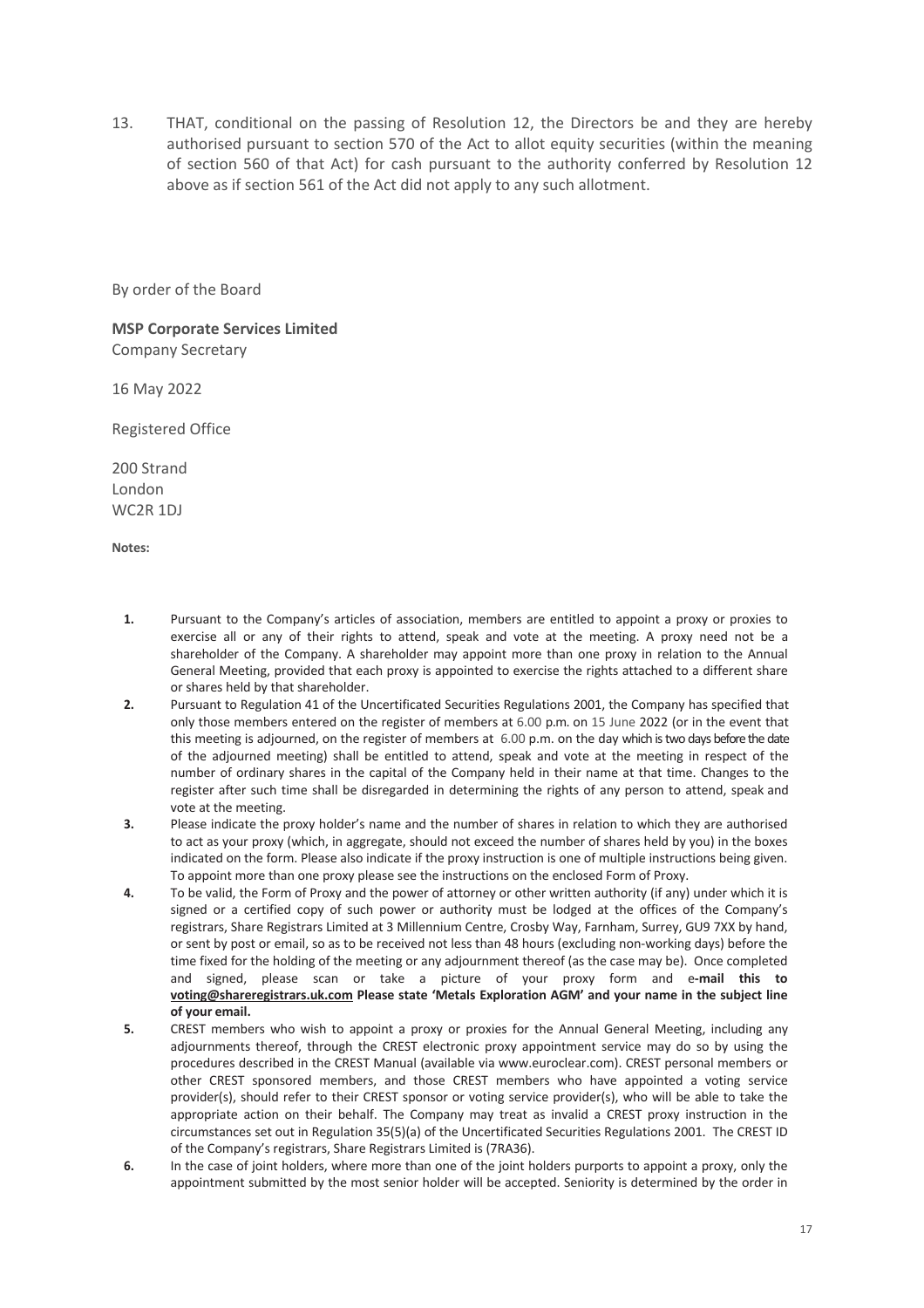which the names of the joint holders appear in the Company's register of members in respect of the joint holding (the first name being the mostsenior).

- **7.** To change your proxy instructions, simply submit a new proxy appointment using the methods set out above. Note that the cut-off time for receipt of proxy appointments also applies in relation to amended instructions; any amended proxy appointment received after the relevant cut-off time will be disregarded. If you submit more than one valid proxy appointment, the appointment received last before the latest time for receipt of proxies will take precedence.
- **8.** In order to revoke a proxy appointment you must send a hard copy notice clearly stating your intention to revoke your proxy appointment to the offices of the Company's registrars, Share Registrars Limited at 3 Millennium Centre, Crosby Way, Farnham, Surrey, GU9 7XX by hand, or sent by post or email, so as to be received not less than 48 hours (excluding non-working days) before the time fixed for the holding of the meeting or anyadjournment thereof (as the case may be).
- **9.** A corporation which is a member can appoint one or more corporate representatives who may exercise, on its behalf, all its powers as a member provided that no more than one corporate representative exercises powers over the same share. In the case of a member which is a corporation, the proxy form must be executed under the corporation's common seal or signed on its behalf by a duly authorised officer of the corporation or an attorney for the corporation. In light of the Government's restrictions as a result of the COVID-19 pandemic, it is recommended that a corporation should appoint the Chairman of the meeting as its corporate representative to ensure that its votes are cast in accordance with its wishes.
- **10.** You may not use any electronic address (within the meaning of section 333(4) of the Companies Act 2006) provided in this notice or in any related documents to communicate with the Company for any purposes other than those expressly stated.
- **11.** Your personal data includes all data provided by you, or on your behalf, which relates to you as a Shareholder, including your name and contact details, the votes you cast and your reference number (as attributed to you by the Company or its registrars). The Company determines the purposes for which, and the manner in which, your personal data is to be processed. The Company and any third party to which it discloses the data (including the Company's registrars) may process your personal data for the purposes of compiling and updating the Company's records, fulfilling its legal obligations and processing the Shareholder rights you exercise.
- **12.** As a 13 May 2022 (being the last practicable date prior to the publication of this Notice of Annual General Meeting) the Company's issued voting share capital consists of 2,071,334,586 Existing Ordinary Shares, carrying one vote each. Therefore, the total number of voting rights in the Company as at that date are 2,071,334,586.